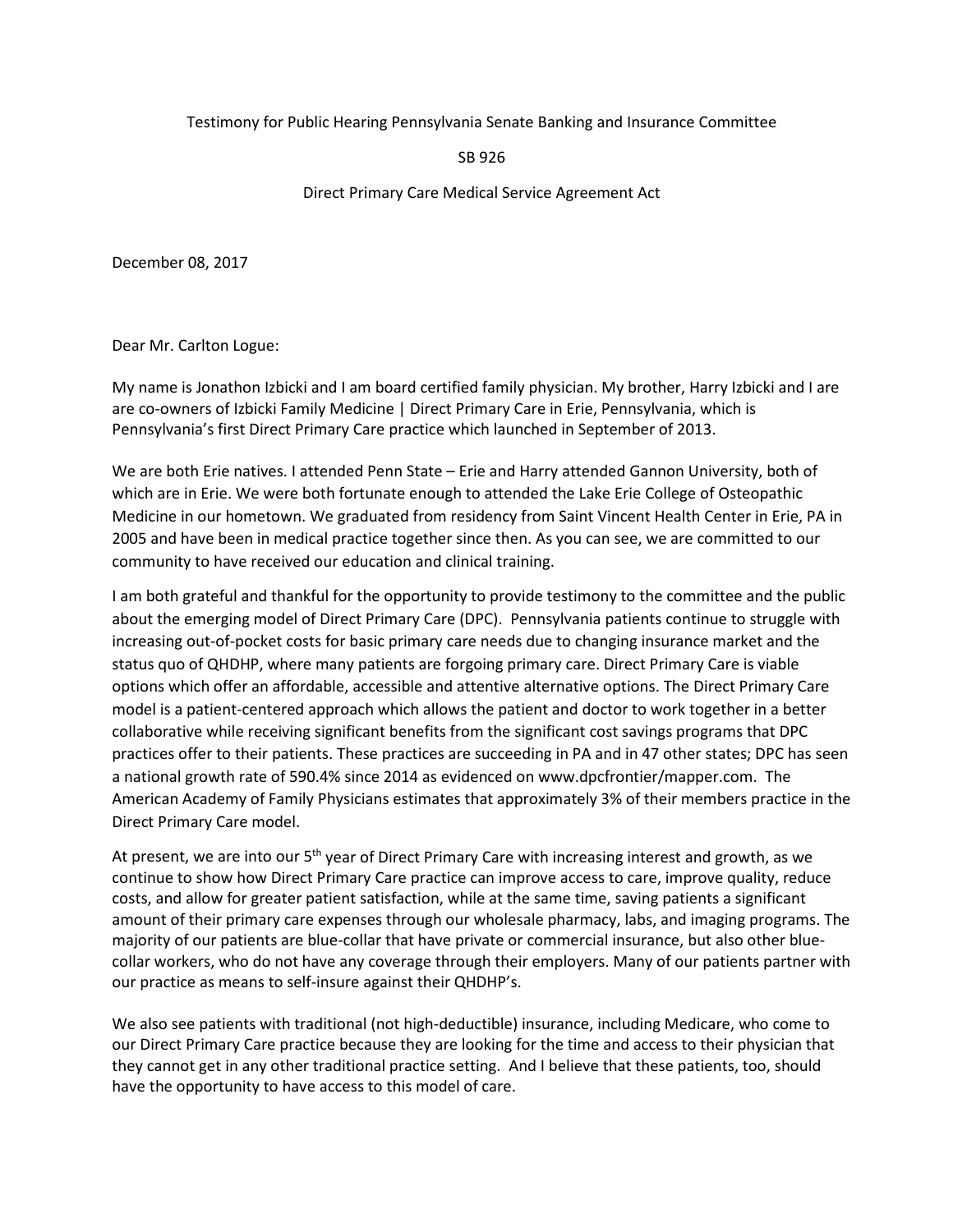Many of my patients are self-employed or work for local small businesses. This practice model allows these employees access to high-quality healthcare that is affordable to them. I have spoken to other local small business owners who are interested in offering this to their employees.

This offers insurance companies significant savings, because it helps prevent more serious and costly illnesses, all while helping patients not spend their entire deductible—and in fact, in many other states, insurance companies and employers have partnered together with Direct Primary Care practices to reduce costs for everyone. The patients that I see in my new practice are so grateful that they can finally afford to see a doctor, to have a primary care physician who knows them, and to have a practice that will work with them to help make their care affordable.

In an effort to delineate the unique and necessary aspects of a Direct Primary Care medical arrangement, here are some essential pillars of the model:

- 1. All prices in DPC are completely and 100 % **transparent**. They are always discussed with the patient.
- 2. DPC practices charge a medical service fee that is periodic, most often monthly. This fee covers all visits, after hours coverage and care, access to discounted ancillaries and all in-office services outlined in the Patient Agreement. There are no co-pays, no co-insurance.
- 3. It is made clear in all advertising materials, in the Patient Agreement and discussed in person that Direct Primary Care is **not a substitution for health insurance and is not a form of health insurance**.
- 4. We make it clear that it is highly recommended, in the least, to have some form of coverage for catastrophic health issues.
- 5. If a patient does not have insurance, every effort is made to refer them to a licensed insurance agent or an agency to help with the purchase of a health plan.
- **6. Our panel size is self-limited by our ability to provide the promised level of service. If we cannot accommodate our patients' needs, the patients will leave and the practice will fail.**
- **7.** We are governed by the standards of our Hippocratic Oath and our State Board of Medicine**.**
- 8. The patient may leave the practice at any time.
- 9. We make it clear that we practice within the scope of our training.
- 10. In PA, most of us provide value-added services to the medical service fee; most routine in-office procedures are included at no added cost; if there is an added cost, it is negligible, TRANSPARENT and discussed with the patient.
- 11. Other value-added services include deeply discounted laboratory services, in-house dispensing of medications at near wholesale cost, radiology services at a fraction of the cost through third parties. Examples of these costs in each category will be provided at the end of this written testimony. \*
- 12. DPC provides access, affordability and attention through same day/next day appointments for acute health issues and after-hours access via phone, text, email, Skype. Our goal is to keep people out of Urgent Care and the ER as best we can.
- 13. We are NOT concierge as we never bill third parties for medical services. Concierge medicine collects an additional fee (often an annual fee) in addition to still participating with and billing insurance. There are some DPC practices that still participate with and bill Medicare and/or Medicaid but these patients are not charged a medical membership fee; these are called "hybrid" practices and do not participate with commercial insurers so those patients join the DPC part of the practice by paying the medical service periodic fee.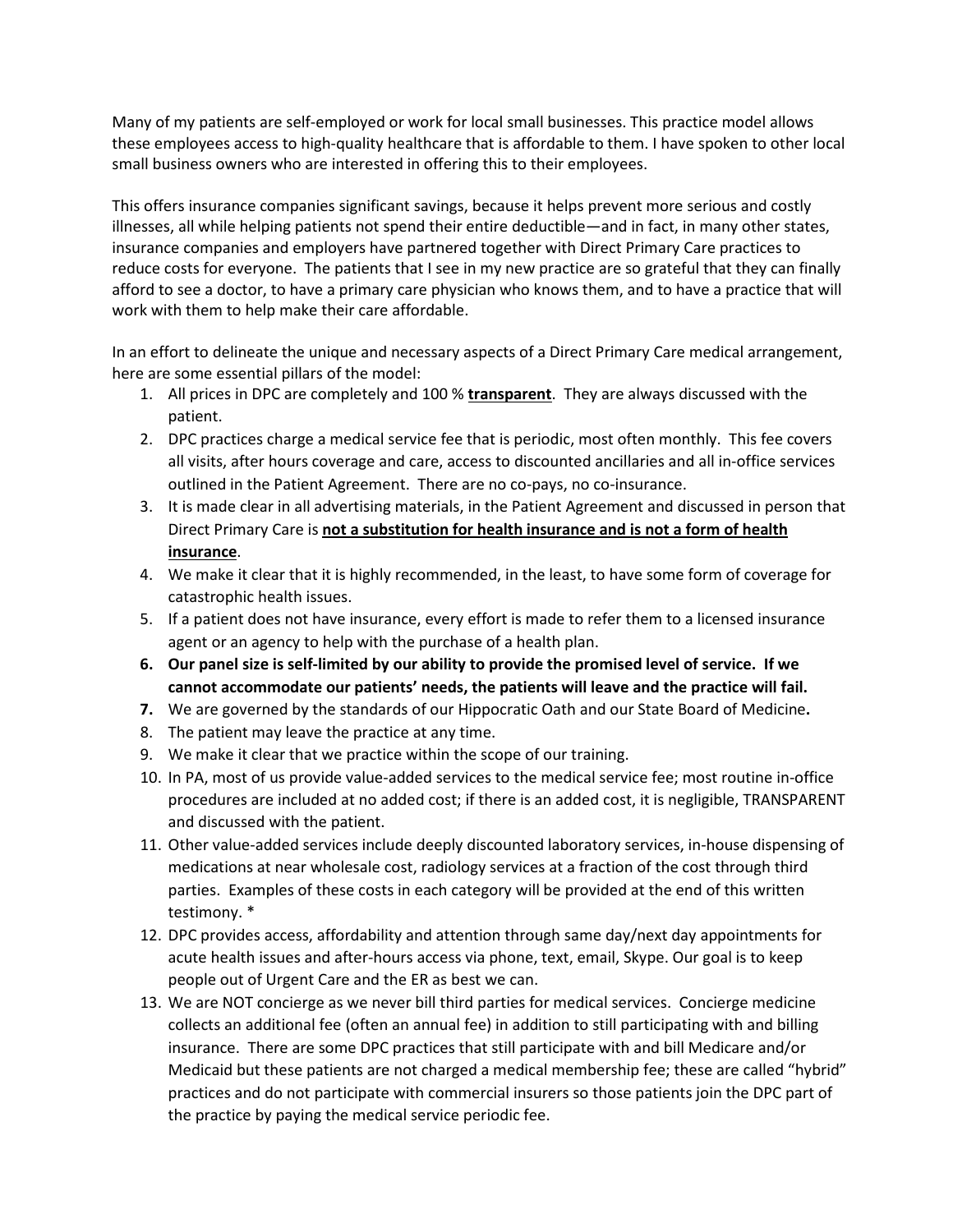The monthly medical service fee at Izbicki Family Medicine | Direct Primary Care are as follows:

Individual \$75/month

Couples \$145/month

Family (both parents & dependent children 22 years old and under) \$145/month (includes both parents) + \$10/month for each child; maximum charge of three children per family.

Parent (Father or Mother only) & child \$85/month (+ \$10/month for each additional child; maximum charge of three children per family.

Child only (No parents) \$75/month (1st child) + \$10/month for each additional child; maximum charge of three children per family.

\_\_\_\_\_\_\_\_\_\_\_\_\_\_\_\_\_\_\_\_\_\_\_\_\_\_\_\_\_\_\_\_\_\_\_\_\_\_\_\_\_\_\_\_\_\_\_\_\_\_\_\_\_\_\_\_\_\_\_\_\_\_\_\_\_\_\_\_\_\_\_\_\_\_\_\_\_\_\_\_\_\_\_

DPC practices, both in PA and nationwide have seen growth from all factions of the public sector. Patient range from those that are of low on the socioeconomic scale, are middle class and those that are on the high end of earned income. Izbicki Family Medicine | Direct Primary Care patients consist of patients from all walks of life from: blue collar workers and laborers, teachers, owners of small businesses, CEO's, lawyers, physicians, and the unemployed. Having patient of all walks of life have come to enjoy the triple aim of patient care through our DPC practice.

In a collaborative, Direct Primary Care practices across Pennsylvania have complied their demographic cross section analysis of patients and our practice is similar to other DPC practices across the state. Here are some data points:

13.5 % **no insurance**/ 10.5 % **Medicare**/ 3.5 % **Medicaid**/ 1.2 % **Health Sharing Ministries**/ 68% **private insurance**/ 3.3% **coverage not reported.**

\_\_\_\_\_\_\_\_\_\_\_\_\_\_\_\_\_\_\_\_\_\_\_\_\_\_\_\_\_\_\_\_\_\_\_\_\_\_\_\_\_\_\_\_\_\_\_\_\_\_\_\_\_\_\_\_\_\_\_\_\_\_\_\_\_\_\_\_\_\_\_\_\_\_\_\_\_\_\_\_\_\_\_

Additionally, DPC helps patients find discounted pricing for **specialty services**. My patients have access to the following specialty services; the prices patients of Izbicki Family Medicine enjoy are listed first. This list is not inclusive but only a sampling. Regional comparison prices were found by using clearhealthcosts.com.

| Echocardiogram = $$225.00$                                                                                                                               | Highest regional charge found online = $$6,516$ |  |
|----------------------------------------------------------------------------------------------------------------------------------------------------------|-------------------------------------------------|--|
| MRI Brain with and without contrast = $$450.00$                                                                                                          | <b>Highest</b> = $$12,862$                      |  |
| <b>Physical Therapy</b> = \$75.00 initial one-hour visit/\$ 50.00 follow up 45 minute visit Highest = \$795.00 with<br>\$50.00 copay for 30 minute visit |                                                 |  |
| Chest x-ray = $$55.00$                                                                                                                                   | Highest = $$397.00$                             |  |
| Glucose monitor w/ supplies = $$20.00$                                                                                                                   | Highest = $$98.97$                              |  |
| <b>Nebulizer treatment = Free</b>                                                                                                                        | Fair Market = $$60.00$                          |  |